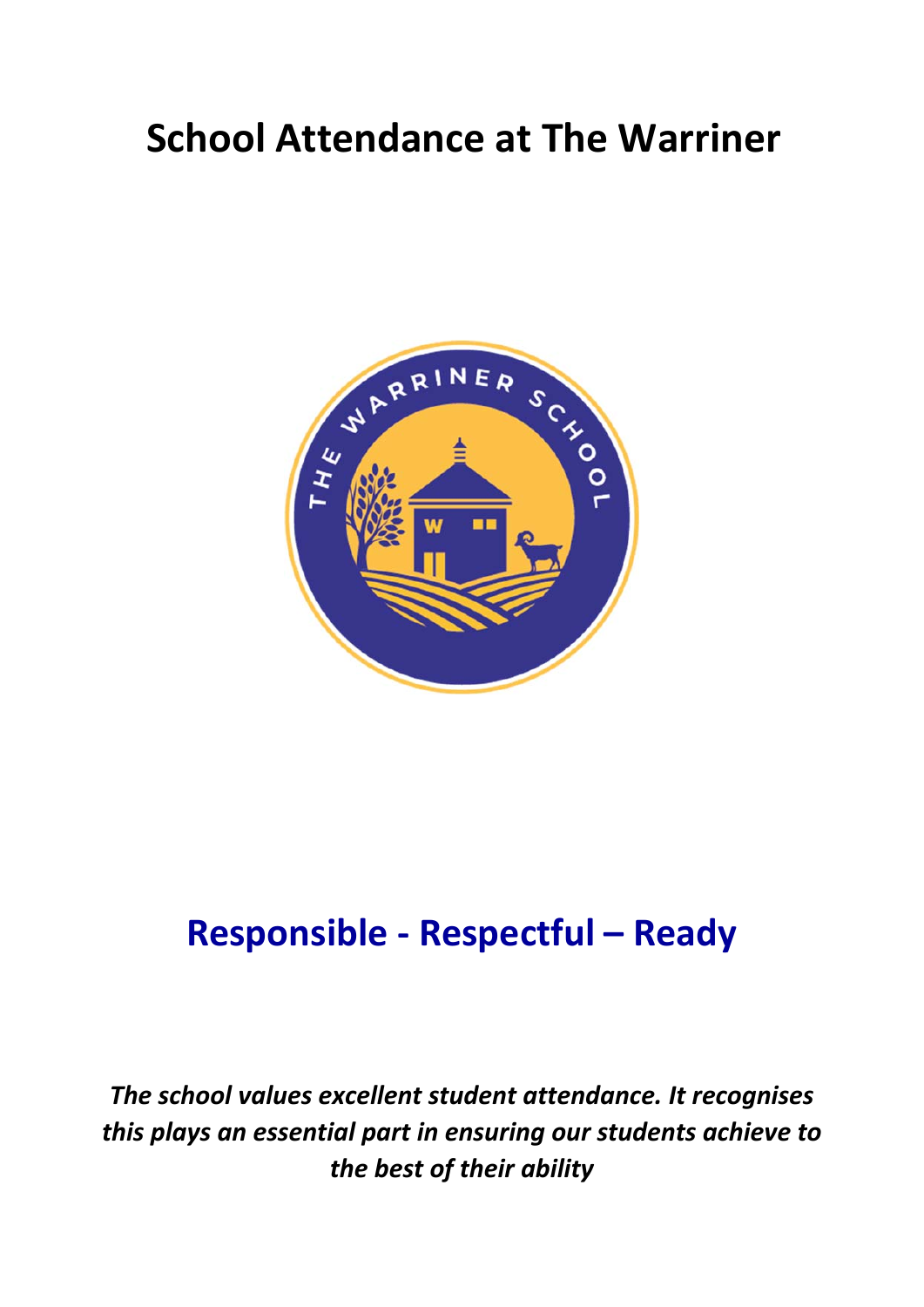#### **Good attendance matters**

Attendance is high priority here at The Warriner School. We monitor individual students attendance to ensure they are accessing all available aspects of their education.

#### **Students whose attendance is good: (97% and above)**

- . Make progress and have a better understanding of lessons
- . Achieve their best results
- . Are more settled
- . Sustain friendships

## **Students whose attendance is unsatisfactory: (under 95%)**

- . Get behind with their work
- . Do not understand lessons so well
- . Achieve lower grades than their potential indicates
- . Find it more difficult to maintain friendship groups

## **Parents whose children's attendance continues to be unsatisfactory:**

- **.** Need to support their child to feel positive about school and value their education
- . There is a legal requirement for you to ensure your child attends regularly
- **.** Need to contact school to discuss any difficulties so an action plan can be put into place
- . Can be fined
- . May be asked to provide medical evidence for each period of absence

## **When can I keep my child away from school?**

The school can authorise an absence in the following circumstances:

- . Genuine illness
- . A family crisis
- . Religious observance

**Medical appointments**should be made outside of school hours. Where this is not possible, students should attend at least one session (morning or afternoon) dependent on the appointment time. Please ensure you keep the school up to date regarding any appointments.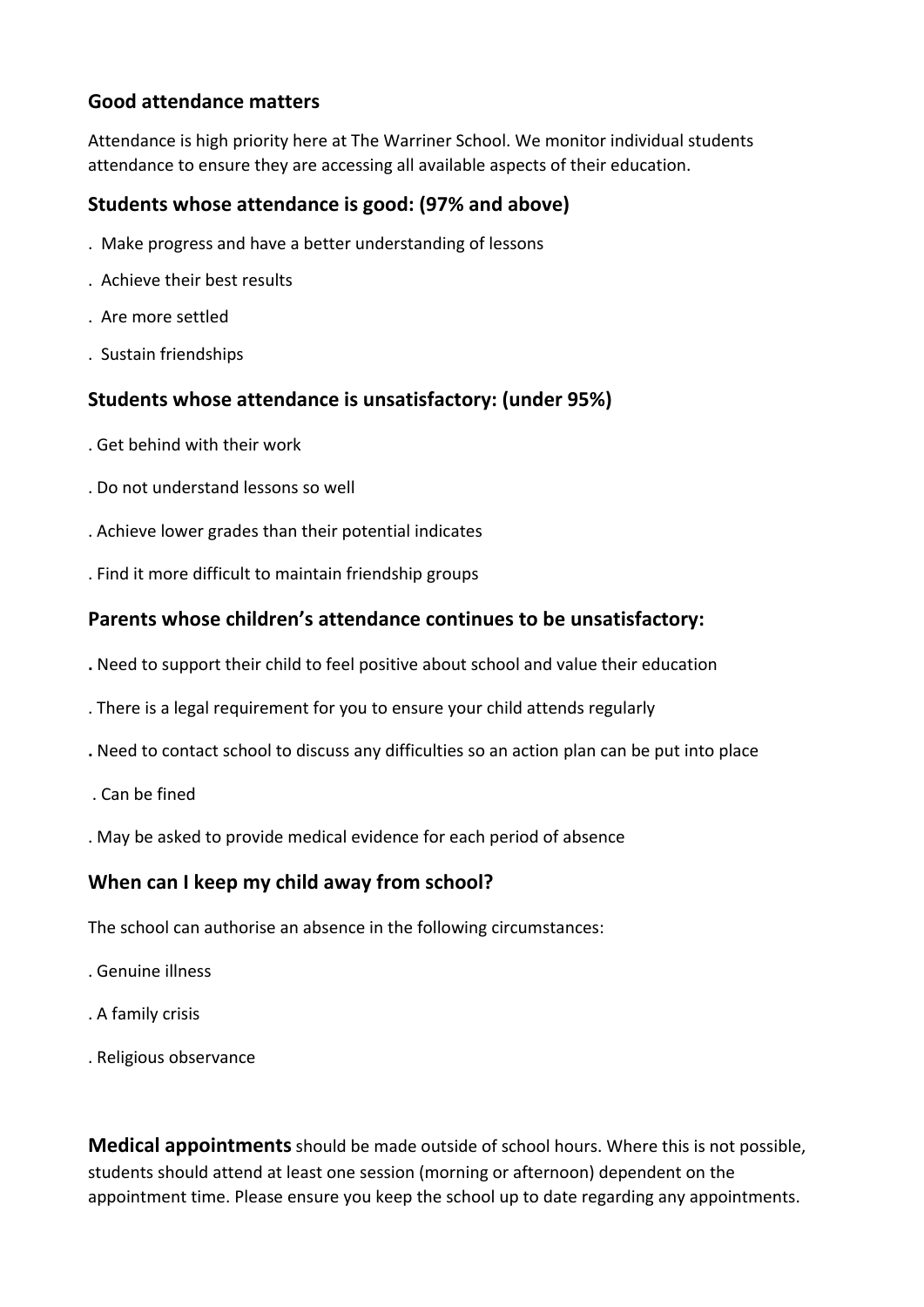## **These reasons are NOT ACCEPTABLE**

| . Shopping          | . Looking after younger siblings         |
|---------------------|------------------------------------------|
| . Oversleeping      | . Staying at home for deliveries/workmen |
| . Having a birthday | . School refusing                        |

#### **Special leave**

From 1st September 2013, the law gives NO entitlement to parents to take their child on holiday during term time. Any application for leave must only be made in exceptional circumstances and the Headteacher must be satisfied that the circumstances are exceptional and warrant the granting of leave. The request for school leave form is available from the general office.

Should a request for leave be refused your child will be marked as unauthorised absence. Should you take your child out of school for 3 days or more a penalty warning notice will be issued on your child's return to school. If additional unauthorised absence is taken within 12 months of the warning letter a referral to The County Attendance Team will be made, which will result in court action.

## **If a student arrives late to school**

It is important students are on time for school as lateness causes disruption to lessons and missed learning time, it can also make students feel unnecessarily anxious.

If a student arrives after attending an appointment, they should sign in at the General Office. Prior notification of the appointment needs to be advised.

Students arriving late with no reason must sign in at the general office and will be given a late mark, and punctuality will be monitored by the attendance officer and Heads of Year. A late detention may be given, continued lateness will result in the student being placed on report and contact home.

## **What does good attendance mean?**

. 97% to 100% attendance – when a student arrives on time and attends every lesson every day

## **What does unsatisfactory attendance mean?**

- . Attending 95% of the time or less. This will have a serious impact on learning
- . One days absence every two weeks will give 90% attendance
- . Continual lateness to registration and lessons

Students need to be in school for 8.35am ready for tutor time.